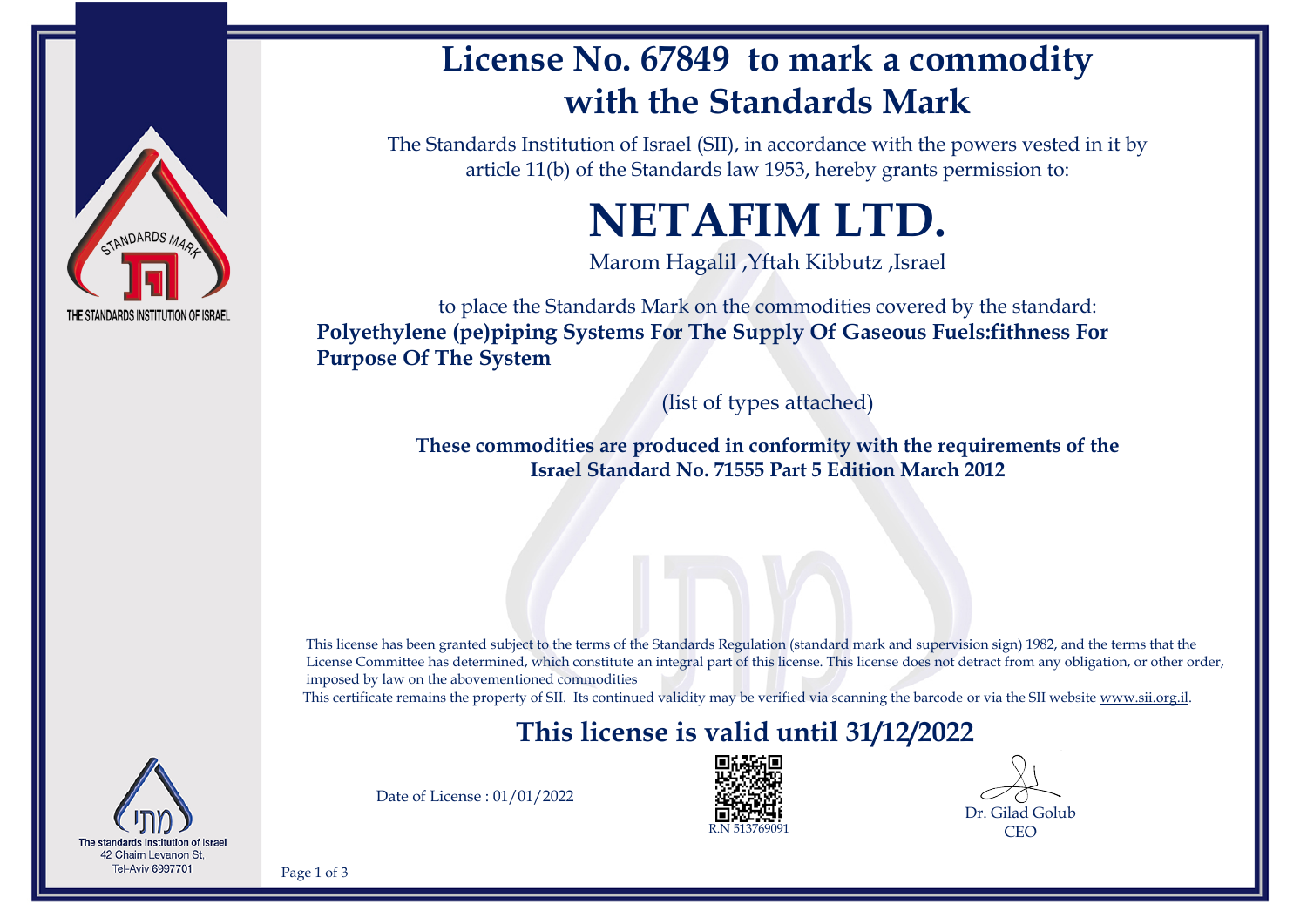

## **Annex A: License No. 67849 Factory: NETAFIM LTD.**

**Commodities:** Polyethylene (pe)piping Systems For The Supply Of Gaseous Fuels:fithness For Purpose Of The System

#### **Models:**

- 1. DN DIAMETER DN UP TO 75, DN- 75-250 DN-250-400 Raw material cat.number:90040-001800 MANUFACTURER OF ACCESSORIES: PLAST ITALY
- 2. DN DIAMETER DN UP TO 75, DN- 75-250, DN- 250-315 Raw material catalog number:90060-00150 HOSTALENE CRP 100 Manufacturer of accessories: PLAST ITALY
- 3. POLYETHYLENE (PE)PIPING SYSTEMS 250 mm. Double-layered Outer layer TUB125 N2025 INEOS Internal layer SABICP6006 MANUFACTURER OF ACCESSORIES: PLAST ITALY

## **This license is valid until 31/12/2022**



Date of License : 01/01/2022





Page 2 of 3